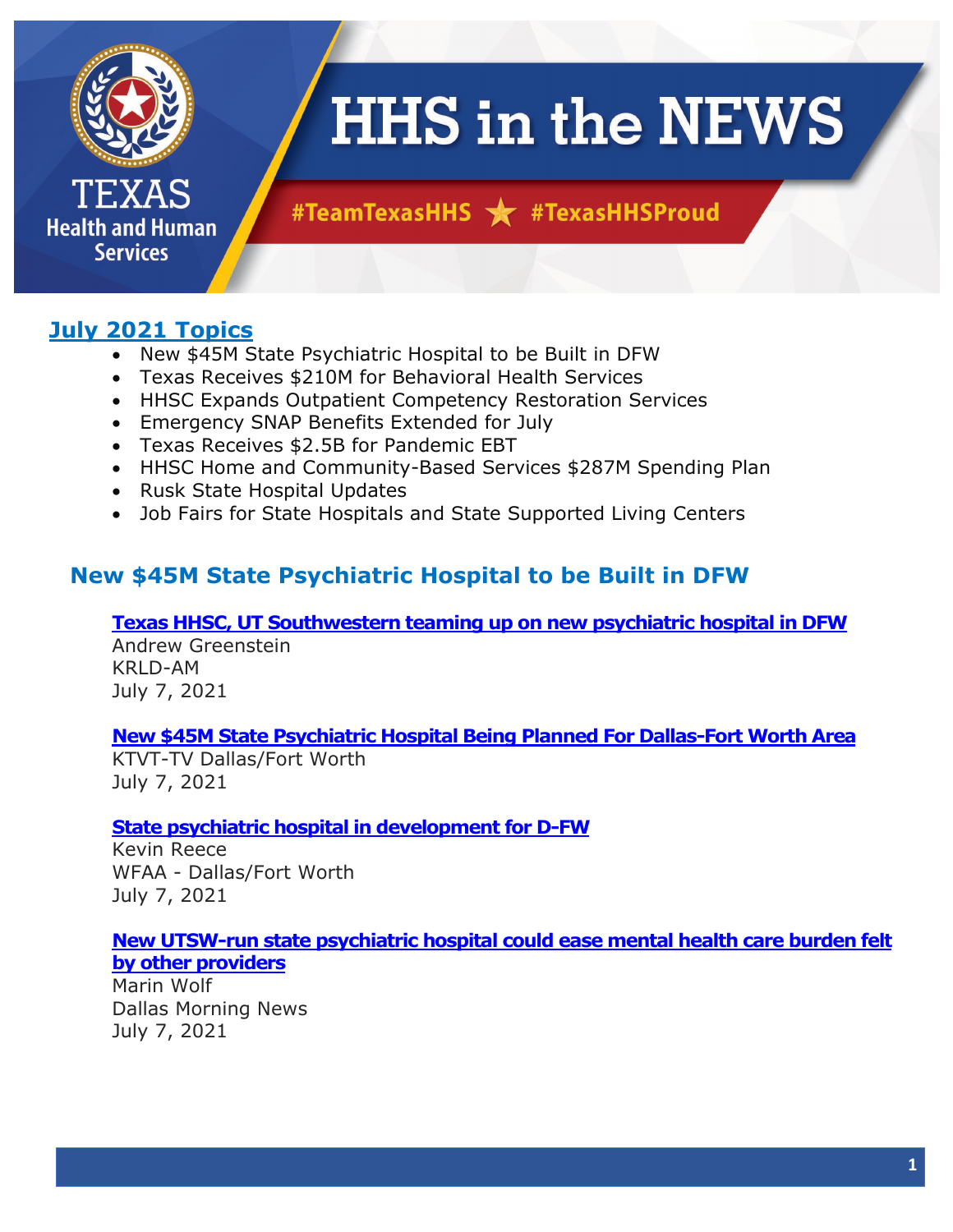

#TeamTexasHHS \* #TexasHHSProud

# **[Editorial: UT Southwestern will run Dallas' desperately needed public psychiatric](https://www.dallasnews.com/opinion/editorials/2021/07/07/ut-southwestern-will-run-dallas-desperately-needed-public-psychiatric-hospital/)  [hospital](https://www.dallasnews.com/opinion/editorials/2021/07/07/ut-southwestern-will-run-dallas-desperately-needed-public-psychiatric-hospital/)**

Dallas Morning News July 7, 2021

# **[UT Southwestern to run Texas psychiatric hospital with initial](https://www.beckershospitalreview.com/capital/ut-southwestern-to-run-texas-psychiatric-hospital-with-initial-45m-infusion.html) \$45M infusion**

Morgan Haefner Becker's Hospital Review July 8, 2021

# **[North Texas Is Getting Its First Psychiatric Hospital](https://www.keranews.org/health-wellness/2021-07-10/north-texas-is-getting-its-first-psychiatric-hospital)**

Rebekah Morr KERA News July 10, 2021

# **[HHSC, UT Southwestern plan new state psychiatric hospital](https://www.corsicanadailysun.com/news/hhsc-ut-southwestern-plan-new-state-psychiatric-hospital/article_e70640da-e33f-11eb-84a9-5f5b49ca976a.html)**

Corsicana Daily Sun July 13, 2021

# **Texas Receives \$210M for Behavioral Health Services**

# **[Gov. Abbott, HHSC announce \\$210 million in federal emergency funding for](https://smcorridornews.com/gov-abbott-hhsc-announce-210-million-in-federal-emergency-funding-for-behavioral-health-services/)  [behavioral health services](https://smcorridornews.com/gov-abbott-hhsc-announce-210-million-in-federal-emergency-funding-for-behavioral-health-services/)**

San Marcos Corridor News July 20, 2021

#### **[Texas HHSC to receive more than \\$210M for mental health, substance use disorder](https://www.click2houston.com/news/texas/2021/07/14/texas-hhsc-to-receive-more-than-210m-for-mental-health-substance-use-disorder-services/)  [services](https://www.click2houston.com/news/texas/2021/07/14/texas-hhsc-to-receive-more-than-210m-for-mental-health-substance-use-disorder-services/)**

Ninfa Saavedra KPRC-TV Houston July 14, 2021

# **[Texas to receive \\$210 million for mental health, substance abuse services](https://www.kcentv.com/article/news/local/texas/texas-210-million-fund-mental-health-substance-abuse-services/500-85b68e3b-cc5a-451e-b274-993477a9a53a)**

Kaitlyn Martinez KCEN-TV Waco July 14, 2021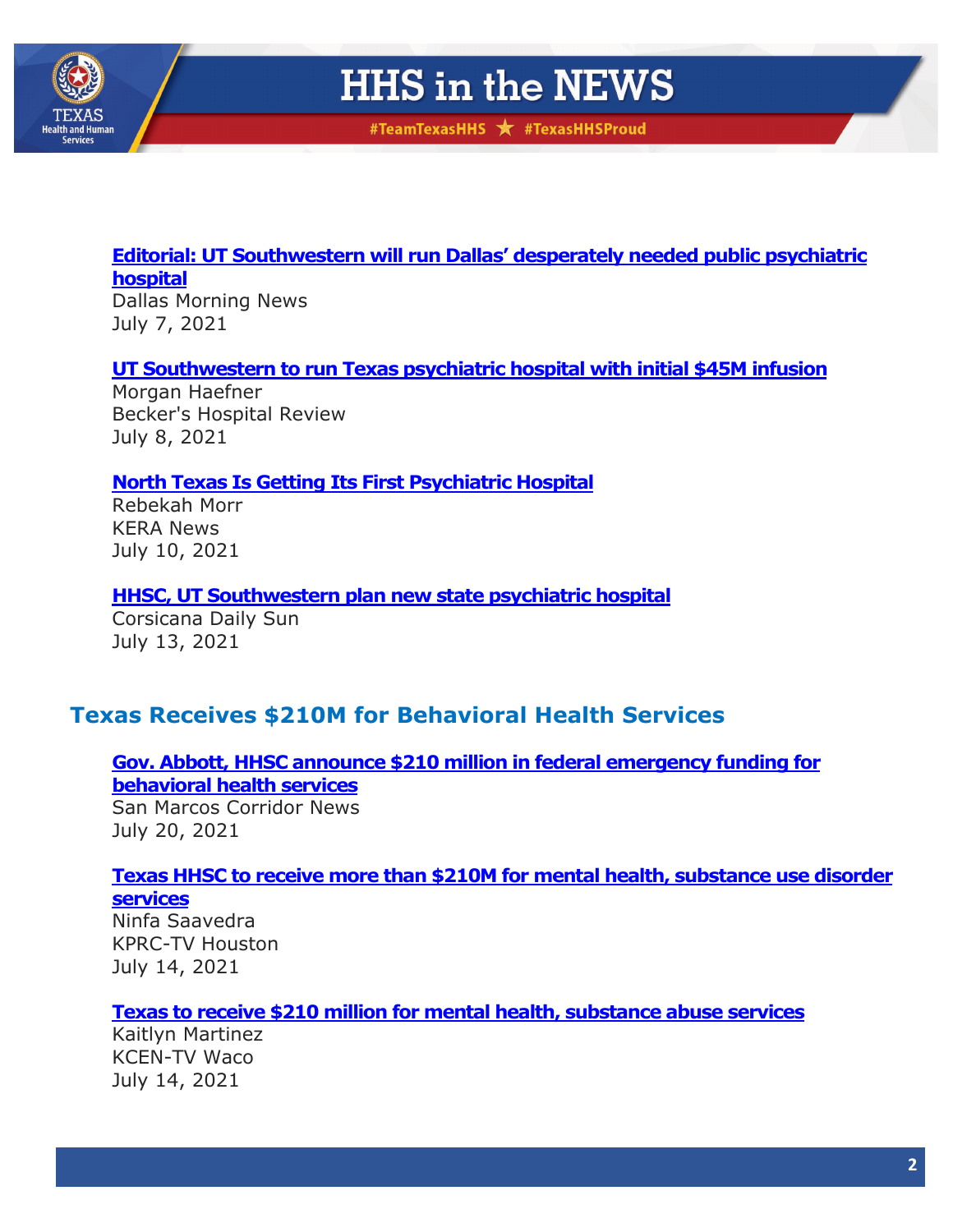

#TeamTexasHHS \* #TexasHHSProud

#### **[Governor Announces Federal Money for Mental Health](https://easttexasradio.com/governor-announces-federal-money-for-mental-health/)**

Dave Kirkpatrick East Texas Radio July 15, 2021

#### **[Governor Abbott, HHSC Announce \\$210 Million In Federal Emergency Funding For](https://www.sansabanews.com/newsletter/governor-abbott-hhsc-announce-210-million-federal-emergency-funding-behavioral-health)  [Behavioral Health Services](https://www.sansabanews.com/newsletter/governor-abbott-hhsc-announce-210-million-federal-emergency-funding-behavioral-health)**

San Saba News & Star July 16, 2021

# **[Feds Send \\$210 Million to Texas for Mental Health Services](https://sanangelolive.com/news/texas/2021-07-19/feds-send-210-million-texas-mental-health-services)**

Matt Trammell San Angelo Live July 19, 2021

**[Texas to get \\$210M in federal funds for substance abuse, mental health services](https://www.corsicanadailysun.com/news/texas-to-get-210m-in-federal-funds-for-substance-abuse-mental-health-services/article_09050070-e4e6-11eb-9f47-9b541dca6226.html)**

Corsicana Daily Sun July 16, 2021

# **HHSC Expands Outpatient Competency Restoration Services**

**[Health And Human Services Commission Expands Outpatient Competency](https://www.ksstradio.com/2021/07/health-and-human-services-commission-expands-outpatient-competency-restoration-services-in-texas/)  [Restoration Services In Texas](https://www.ksstradio.com/2021/07/health-and-human-services-commission-expands-outpatient-competency-restoration-services-in-texas/)**

KSST Radio - Sulphur Springs July 5, 2021

# **[HHSC expands Outpatient Competency Restoration Services in Texas](https://smcorridornews.com/hhsc-expands-outpatient-competency-restoration-services-in-texas/)**

San Marcos Corridor News July 7, 2021

# **Emergency SNAP Benefits Extended for July**

**[Texas HHSC announces extension of emergency](https://www.kltv.com/2021/07/06/texas-hhsc-announces-extension-emergency-snap-benefits-july/) SNAP benefits for July**

KLTV-TV Tyler July 6, 2021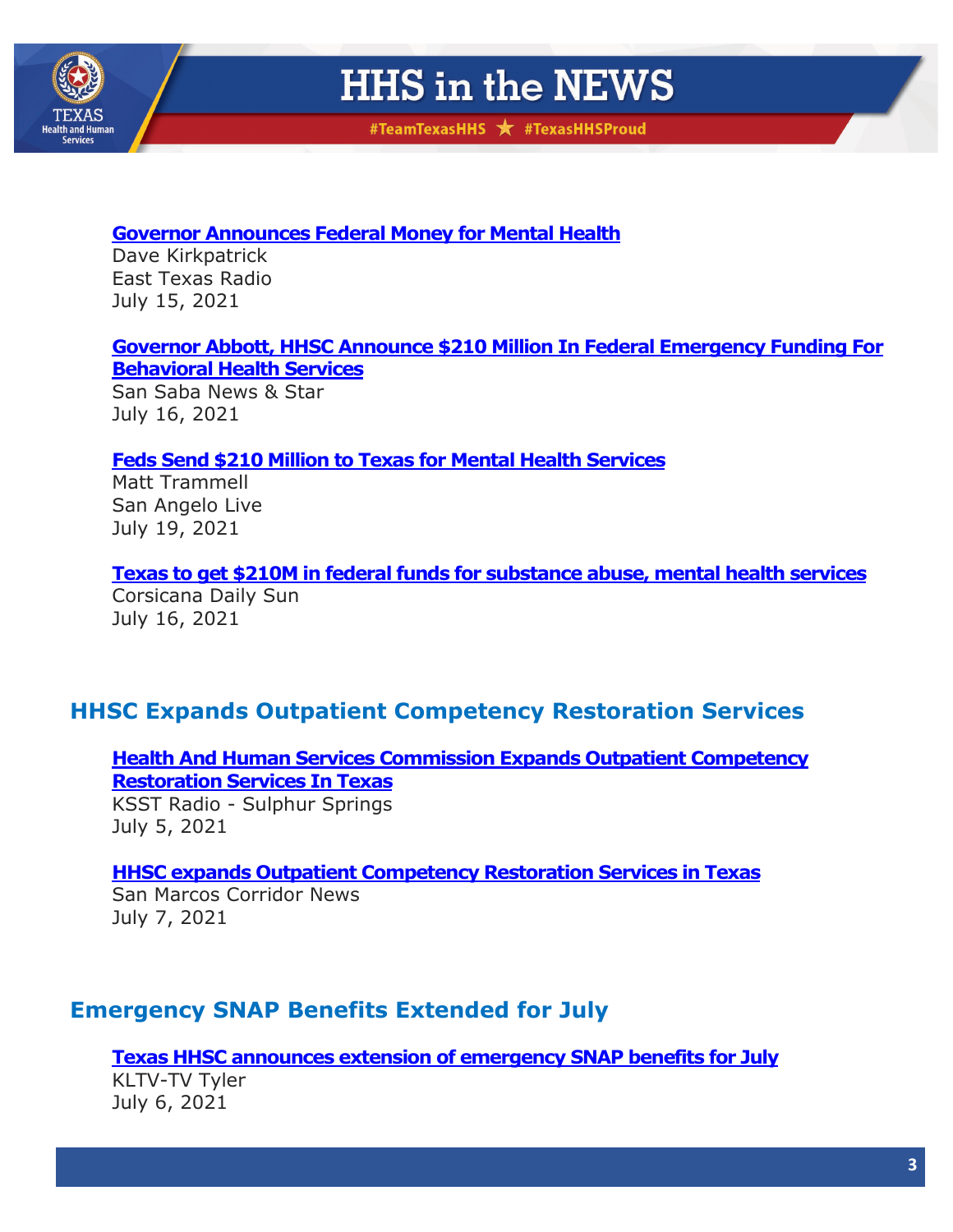

#TeamTexasHHS \* #TexasHHSProud

# **[Texas Giving Emergency Extension Of SNAP Benefits Through July](https://dfw.cbslocal.com/2021/07/09/texas-emergency-extension-snap-benefits-july/)**

KTVT-TV Dallas/Fort Worth July 6, 2021

# **[Gov. Abbott announces extension for emergency food benefits through July](https://foxsanantonio.com/newsletter-daily/gov-abbott-announces-extension-for-emergency-food-benefits-through-july)**

KABB - San Antonio TV July 6, 2021

# **[Additional emergency SNAP benefits approved for July](https://www.kristv.com/news/local-news/abbott-additional-emergency-snap-benefits-being-dispersed-for-july)**

Alyssa Flores KRIS -TV Corpus Christi July 6, 2021

#### **[Texas extends emergency food benefits for July](https://www.corsicanadailysun.com/news/texas-extends-emergency-food-benefits-for-july/article_a9eb5f08-de82-11eb-a5a2-8bb59a621d32.html)**

Corsicana Daily Sun July 6, 2021

#### **[Texas Governor and HHSC Announce an Extension of Emergency SNAP Food Benefits](https://www.ktsm.com/local/el-paso-news/texas-governor-and-hhsc-announce-an-extension-of-emergency-snap-food-benefits/)**

Susy Castillo KTSM-TV El Paso July 6, 2021

#### **[Texas extends emergency food benefits for July](https://www.athensreview.com/news/texas-extends-emergency-food-benefits-for-july/article_49f03a7c-e190-11eb-975d-d7958714f3a6.html)**

Athens Daily Review July 10, 2021

# **Texas Giving Emergency [Extension Of SNAP Benefits Through July](https://dfw.cbslocal.com/2021/07/09/texas-emergency-extension-snap-benefits-july/)**

KTVT-TV Dallas/Fort Worth July 9, 2021

# **Texas Receives \$2.5B for Pandemic EBT**

**[Second round of food aid available to families](https://www.palestineherald.com/education/second-round-of-food-aid-available-to-families/article_3ceee6b4-db7f-11eb-a50e-23a3a30ee8ea.html)** Palestine Herald-Press July 3, 2021